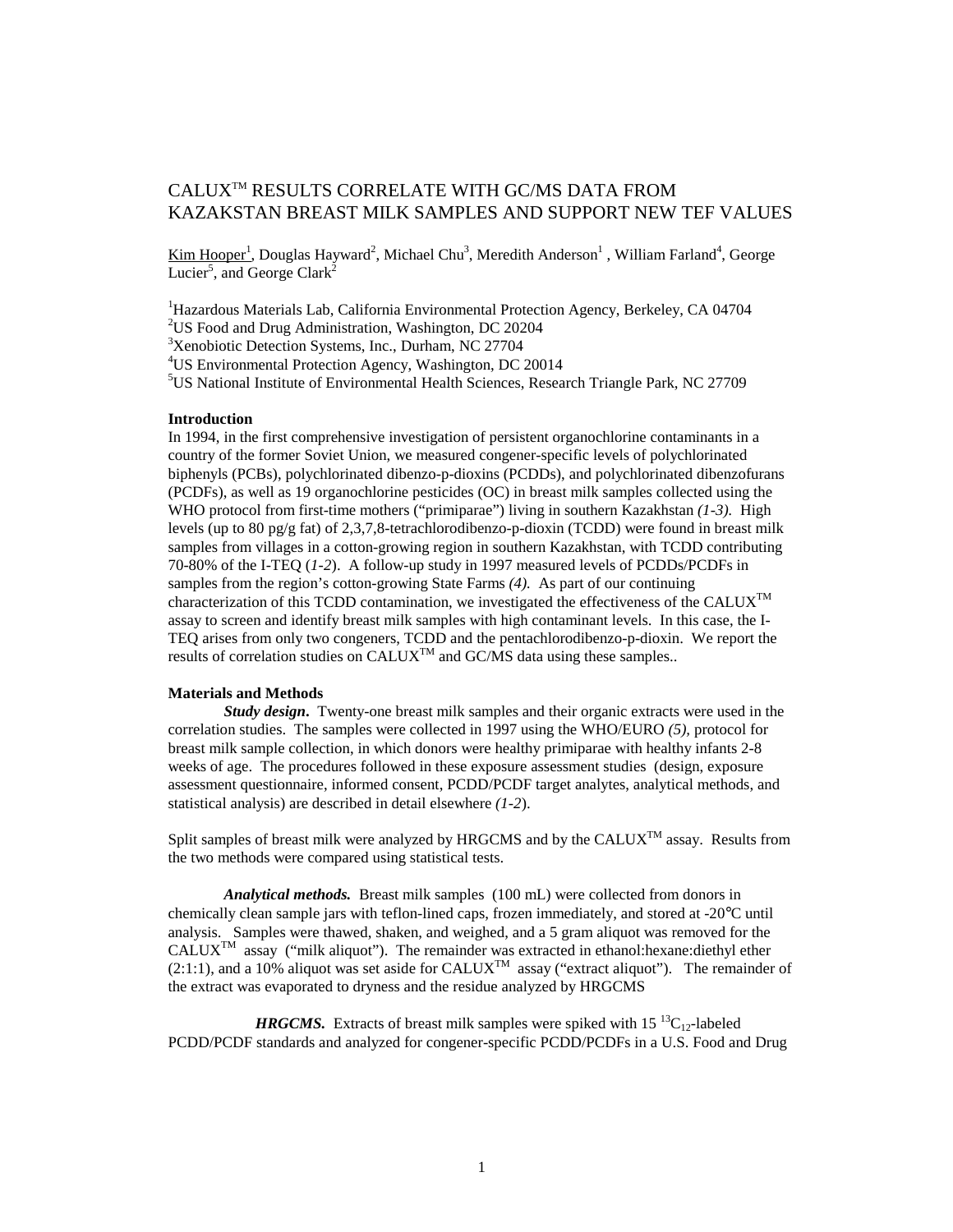Administration (USFDA) laboratory using quadrupole ion storage tandem MS *(7).* Lipids were determined gravimetrically, and residue levels were expressed as pg/g milk lipid. I-TEQs for PCDDs/PCDFs were calculated using both old and new TEF values *(8,9).*

 **CALUXTM** *Assay.* Xenobiotic Detection Systems, Inc. (XDS), has a patented genetically engineered cell line which contains the firefly luciferase gene under trans-activational control of the aryl hydrocarbon receptor (10). The cell line can be used for the detection and relative quantification of PCDDs, PCDFs, and coplanar PCBs when used with our patent pending sample processing procedure (11). The assay using this cell line is called the Chemical-Activated Luciferase expression, or CALUXTM assay*.*

Using the CALUX<sup>TM</sup> assay, breast milk samples ("milk aliquots") and the set of organic extracts ("milk extracts"), stored at  $-20^{\circ}$  C, were analyzed for total TEO activity. The "milk aliquots" (5 ml) were transferred to hexane-rinsed glass vials with a PTFE-lined cap and were shaken and extracted three times with a acetone/hexane mixture. The three extracts were pooled and evaporated to dryness under nitrogen, and the remaining residue was weighed to determine organic extractables ("milk lipid"). The residues of "milk aliquots" and "milk extracts" were re-suspended in hexane and cleaned up for the bioassay using our proprietary patent pending clean-up procedure (11).

The sample extracts in DMSO were suspended in cell culture medium, just prior to dosing on monolayers of H1.L1.6 mouse hepatoma cells that were grown in 96-well culture plates. In addition to the dilution of samples, a standard curve of TCDD-concentrations was assayed (128.8, 64.4, 32.2, 16.1, 8.0, 4.0, 2.0, 1.0, 0.5, and 0.1 ppt of TCDD). The plates were incubated for optimal induction of luciferase activity in a humidified  $CO<sub>2</sub>$  incubator. After the incubation, the media was removed and the cells were microscopically observed for viability. The luciferase activity was quantified using the substrate kit of Promega.

*Statistical Analysis.* Analytical data were stored in EXCEL 5.0 (Microsoft, Redmond, WA). All statistical analyses were conducted in STATA 5.0 (Stata Corp, College Station, TX). Spearman Rank Correlation was used to assess the similarity of results from the HRGCMS and  $CALUX<sup>TM</sup>$  analytical methods. In addition, qualities of the distributions of the I-TEO levels from both methods were compared using the Wilcoxon Signed Rank Test.

#### **Results and Discussion**

 From the GC/MS analysis of milk samples, the ITEQs (pg/g fat) were calculated using either the old or new TEFs (PeCDD TEFs of 0.5 vs 1.0, respectively). The CALUX<sup>TM</sup> assay was run on the provided milk ( $n = 13$ ) or milk extract samples ( $n=21$ ). For the 8 extract samples with no milk samples, CALUX<sup>TM</sup> results were predicted from regression analysis of CALUX<sup>TM</sup> data from the 13 milk and milk extract samples. Thus, a CALUX<sup>TM</sup> data set was assembled on milk samples of 21 values, 13 measured and 8 extrapolated.

*Correlation Analysis.* The relationship between the GC/MS and CALUX<sup>TM</sup> results was examined by an extensive correlation analysis. The linear relationship between GC/MS and  $CALUX<sup>TM</sup>$  results was stronger when new, rather than old, TEF values were used, and when all PCDD/PCDF congeners were included in the calculation o f the TEQ (Table 1).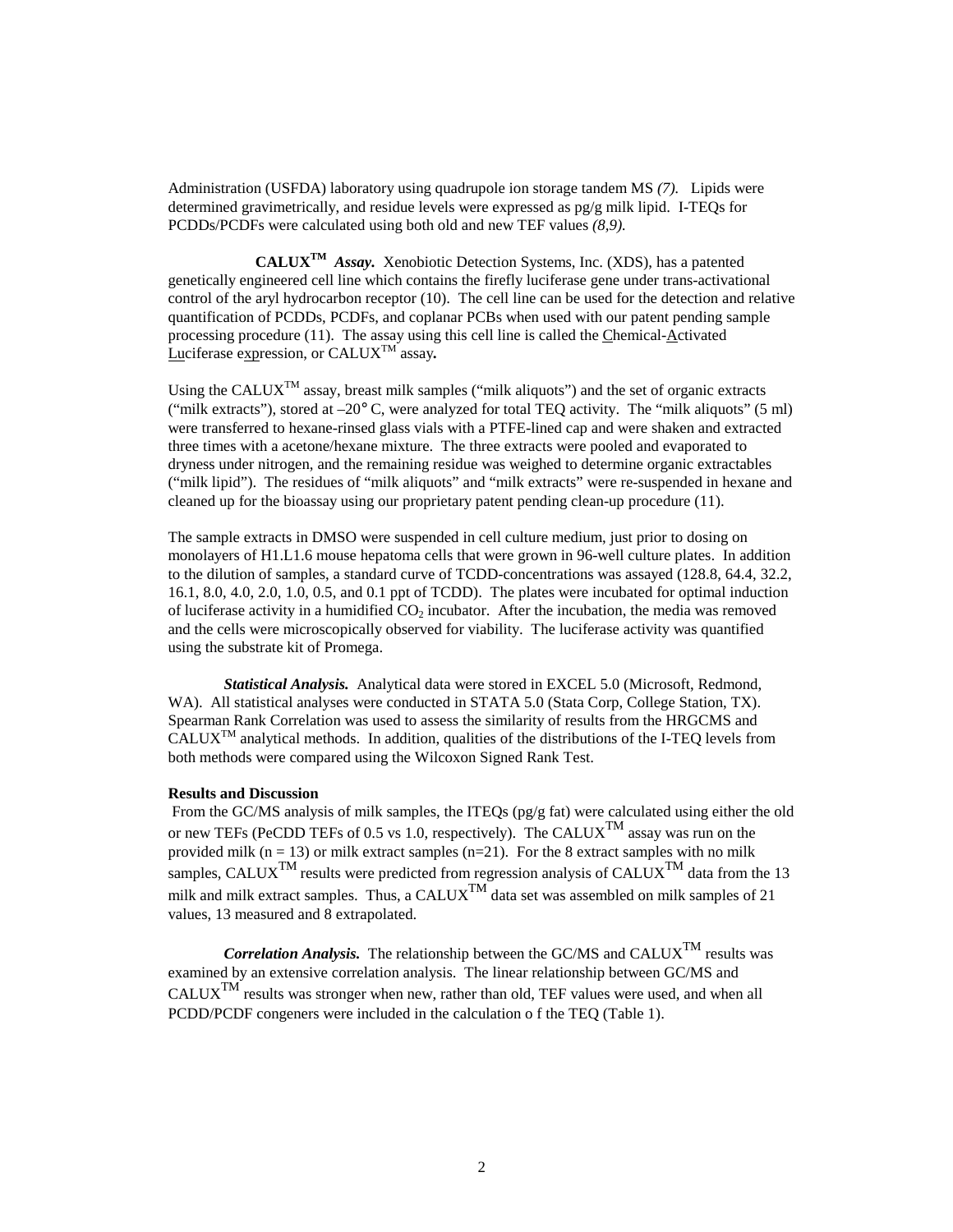|       |                               | <b>CALUX</b>  |           |  |  |  |  |  |
|-------|-------------------------------|---------------|-----------|--|--|--|--|--|
|       |                               | Milk          | Milk 13   |  |  |  |  |  |
|       |                               | (origina $+8$ |           |  |  |  |  |  |
|       |                               | $1 n=13$      | predicted |  |  |  |  |  |
|       |                               |               | $(n=21)$  |  |  |  |  |  |
|       |                               |               |           |  |  |  |  |  |
|       | ITEQ new TEF $(n=21)$         | 0.7418        | 0.7819    |  |  |  |  |  |
|       | ITEQ old TEF $(n=21)$         | 0.6823        | 0.7379    |  |  |  |  |  |
| GC/MS | $TCDD+PeCDD$ new TEF $(n=21)$ | 0.7363        | 0.7532    |  |  |  |  |  |
|       | $TCDD+PeCDD$ old $TEF(n=21)$  | 0.6648        | 0.6857    |  |  |  |  |  |
|       | $TCDD (n=21)$                 | 0.5942        | 0.6329    |  |  |  |  |  |
|       |                               |               |           |  |  |  |  |  |

# **Table 1: Comparison of GC/MS and CALUX**

*Sensitivity, Specificity, Predictive Value of the* **CALUXTM** *assay.* Based upon the distributional characteristics of CALUX results for the 21 milk samples (13 measured and 8 predicted), four cutoff points were selected for analysis of specificity, sensitivity, and predictive value of the CALUX<sup>TM</sup> assay: 25, 38.12 (CALUX<sup>TM</sup> median ITEQ), 45, and 60 pg/g fat. Results are summarized in Table 2. The median cutoff gives the best balance of specificity and sensitivity.

|                                         |      | <b>Cutoff Point</b> |                                                           |      |  |  |
|-----------------------------------------|------|---------------------|-----------------------------------------------------------|------|--|--|
| <b>Estimate of Measure</b>              |      |                     | $25$ pg/g fat $ 38.12$ pg/g $ 45$ pg/g fat $ 60$ pg/g fat |      |  |  |
|                                         |      | fat                 |                                                           |      |  |  |
|                                         |      | (CALUX              |                                                           |      |  |  |
|                                         |      | median)             |                                                           |      |  |  |
| Sensitivity                             | 0.94 | 0.78                | 0.50                                                      | 0.33 |  |  |
| Specificity                             | 0.20 | 0.75                | 0.92                                                      | 1.00 |  |  |
| Predictive Value (positive test result) | 0.79 | 0.70                | 0.80                                                      | 1.00 |  |  |
| Predictive Value (negative test result) | 0.50 | 0.82                | 0.75                                                      | 0.79 |  |  |

#### **Table 2: Sensitivity, Specificity, Predictive Value of CALUX Assay**

**Definitions:** 

Sensitivity: P(CALUX>=cutoff | GCMS>=cutoff) Specificity: P(CALUX<cutoff | GCMS<cutoff) Predictive value (positive test result): P(GCMS>=cutoff | CALUX>=cutoff) Predictive value (negative test result): P(GCMS<cutoff | CALUX<cutoff)

# **Acknowledgements**

We express our appreciation to the women of Kazakhstan who volunteered for this study. This study was funded in part by the Trout Farm Ltd., the National Institute of Environmental Health Sciences, and the US Environmental Protection Agency.

# **References**

1. Hooper K, Petreas MX, She J, Visita P, Winkler J, McKinney M, Mok M, Sy F, Garcha J, Gill